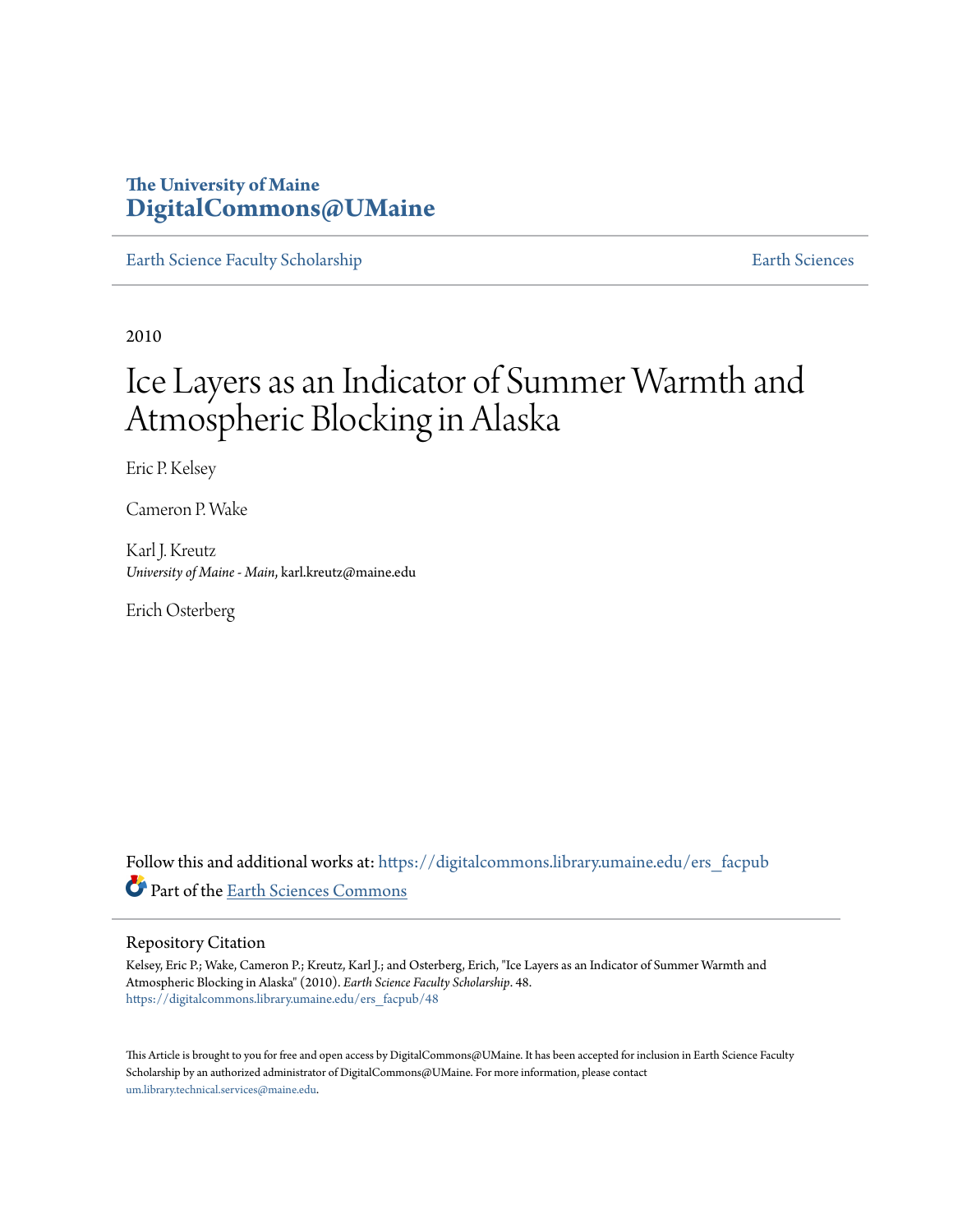## Ice layers as an indicator of summer warmth and atmospheric blocking in Alaska

Eric P. KELSEY,<sup>1</sup> Cameron P. WAKE,<sup>1</sup> Karl KREUTZ,<sup>2</sup> Erich OSTERBERG<sup>3</sup>

 $1$ Complex Systems Research Center, Institute for the Study of Earth, Oceans and Space, University of New Hampshire, Durham, New Hampshire 03824, USA

E-mail: ekelsey@gust.sr.unh.edu

<sup>2</sup> Climate Change Institute and Department of Earth Sciences, University of Maine, 303 Bryand Global Sciences Center,

Orono, Maine 04469-5790, USA

<sup>3</sup>Department of Earth Sciences, Dartmouth College, Hanover, New Hampshire 03755, USA

ABSTRACT. Samples were collected from a snow pit and shallow firn core near Kahiltna Pass (2970 ma.s.l.), Denali National Park, Alaska, USA, in May 2008. The record spans autumn 2003 to spring 2008 and reveals clusters of ice layers interpreted as summertime intervals of above-freezing temperatures. High correlation coefficients (0.75-1.00) between annual ice-layer thickness and regional summertime station temperatures for 4 years ( $n=4$ ) indicate ice-layer thickness is a good proxy for mean and extreme summertime temperatures across Alaska, at least over the short period of record. A Rex-block (aka high-over-low) pattern, a downstream trough over Hudson Bay, Canada, and an upstream trough over eastern Siberia occurred during the three melting events that lasted at least 2 weeks. About half of all shorter melting events were associated with a cut-off low traversing the Gulf of Alaska. We hypothesize that a surface-to-bedrock core extracted from this location would provide a high-quality record of summer temperature and atmospheric blocking variability for the last several hundred years.

#### **1. INTRODUCTION**

Melt layers are frequently observed in ice cores extracted from polar and alpine glaciers. Melting occurs when the air temperature rises above  $0^{\circ}$ C at these locations. The annual melt-layer variability in firn and ice cores has been used as a proxy for summer temperature variability on several glaciers including the Greenland ice sheet (Herron and others, 1981; Langway and Shoji, 1990; Alley and Anandakrishnan, 1995; Kameda and others, 1995; Rowe and others, 1995), Devon Ice Cap, Canada (Koerner, 1977); Agassiz Ice Cap, Canada (Fisher and others, 1995); and the West Antarctic ice sheet (Das and Alley, 2008). For example, Herron and others (1981) found annual percent melt increased during the Medieval Warm Period, decreased during the Little Ice Age and correlated well with  $\delta^{18}$ O. Koerner and Fisher (1990) inferred mean summer season temperatures through the use of annual melt percent from an Agassiz Ice Cap core. At Siple Dome, Antarctica, where under the present climate the temperature rises above freezing during only a small fraction of summers, and at several Arctic locations of high annual melt, melt layers represent 'extreme temperatures' and also reflect mean summer temperatures (Koerner, 1997; Das and Alley, 2005).

A snow pit and shallow core examined during a reconnaissance field season in the spring of 2008 to Kahiltna Glacier on the west shoulder of Denali, Alaska, USA, revealed tightly clustered melt layers that we interpret as representing summertime melting events. Here we examine the relationship between mean and extreme summer temperatures and ice-layer thickness to determine if a longer-term record of summertime warmth may be available from analysis of melt layers in a deep core drilled at this site. This study also examines the types of weather patterns that are responsible for very warm summer temperatures in central Alaska.

#### 2. DATA AND METHODOLOGY

During May 2008, we collected samples from a 4.35 m deep snow pit and then drilled and sampled a 18.77 m long, 8.2 cm diameter firn core from the bottom of the pit approximately 1 km south of Kahiltna Pass (KPass; 63.07° N, 151.17° W; Fig. 1) at 2970 m a.s.l. (~700 hPa). The physical depth and thickness of ice layers in the core (there were no ice layers in the snow pit) were recorded carefully in the field. Melt-layer thickness was calculated by measuring the along-core thickness. If a lens or melt layer had a variable thickness, an average thickness was recorded. No vertical ice pipes were observed. Density in the snow pit was measured every 10 cm, and the length of each core segment was measured and weighed to calculate the density.

The snow pit was sampled continuously at 5 cm resolution for glaciochemical analyses and was averaged to match the 10cm continuously sampled firn core. Firncore samples were scraped with a ceramic blade under a class 100 High Efficiency Particle Air (HEPA) clean bench at  $-20^{\circ}$ C in the clean ice processing facility at the University of Maine and then melted in pre-cleaned 250 mL Nalgene bottles. All samples remained frozen until just prior to analysis. The samples were analyzed for  $\delta D$  at the University of Maine with a Mircomass Isoprime mass spectrometer and Eurovector PyrOH peripheral (Morrison and others, 2001).

Meteorological data used in our analysis are from the US National Centers for Environmental Prediction (NCEP)/US National Center for Atmospheric Research (NCAR) reanalysis (Kalnay and others, 1996) 6 hourly data on a  $2.5^{\circ} \times 2.5^{\circ}$  grid. These data at  $62.5^{\circ}$  N,  $150.0^{\circ}$  W,  $700$  hPa, the closest gridpoint to KPass, are used as a proxy for meteorological conditions at KPass. This temperature record was compared with daily temperature recorded by a University of Maine meteorological station installed in May 2008 at Kahiltna base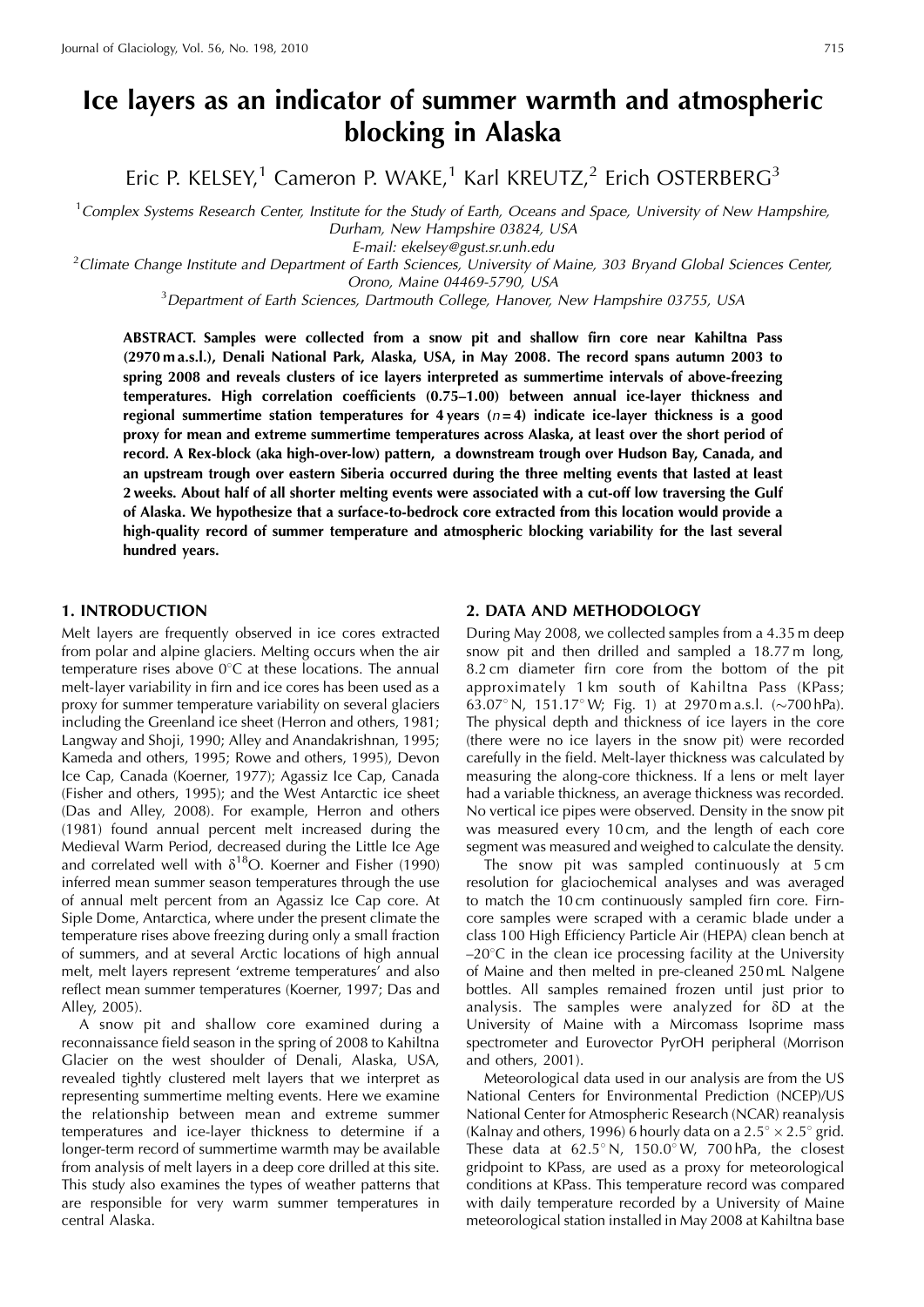camp (2195 m a.s.l.; 11 km south-southeast of KPass). Both time series have a high autocorrelation, so the daily residuals were calculated from an 11 day running-mean temperature to minimize autocorrelation. The correlation coefficient between these daily datasets for 8 May 2008 to 4 May 2009 is 0.61 ( $p < 0.0001$ ). Therefore, we are confident that the NCEP/NCAR reanalysis gridpoint data closely represent weather conditions at KPass. We assume that melting of any significance occurred only when the temperature at the gridpoint was above  $0^{\circ}C$ , an obvious threshold that is supported experimentally (Das and Alley, 2005). The metric used here to estimate the magnitude of warmth above  $0^{\circ}$ C at KPass is 'positive degree-days' (PDD), daily cumulative degrees above  $0^{\circ}$ C (at 6 hour resolution) divided by 4, similar to the PDD used by Das and Alley (2005) and analogous to 'degree-days' (e.g. Braithwaite, 1995; Aizen and others, 2000, 2002; Hock, 2003). These same metrics were calculated for higher temperature thresholds from daily temperature records of Alaskan meteorological stations (US National Climatic Data Center) for comparison with the core record. Nearby Gulkana Glacier mass-balance data from the highest-elevation observation point (Site D, 1850 m; US Geological Survey-Glacier and Snow Program of Alaska and Washington Science Centers) and weather-station (1480m) data were similarly compared with KPass annual melt-layer thickness. These stations and all other sites mentioned in the text are shown in Figure 1.

Geopotential height patterns at 500 hPa every 6 hours (NCEP/NCAR reanalysis) were analyzed during times when the gridpoint temperature exceeded  $0^{\circ}$ C, to elucidate any persistent atmospheric patterns that the melt layers represent. This mid-tropospheric pressure level was chosen because of its excellent representation of the dominant synoptic-scale weather patterns. Sounding profiles were obtained from the University of Wyoming Department of Atmospheric Science website.

#### 3. LOCAL METEOROLOGY AND CLIMATE

Alaska exhibits a wide range of climates. The state is surrounded by oceans and seas on all sides except the east where it borders Canada, and daily and annual temperature ranges are strongly subdued by the maritime influence near the coast. The interior has a continental climate with high temperatures regularly exceeding  $25^{\circ}$ C in the summer, and wintertime lows frequently dropping below  $-30^{\circ}$ C (Shulski and Wendler, 2007). The dominant moisture source for most of the state, including Denali National Park, is the Gulf of Alaska (GoA), the nearby mid-latitudinal North Pacific Ocean and the Bering Sea. Decadal-scale mean annual and June-August (JJA) temperatures for the state of Alaska are strongly associated with North Pacific sea-surface temperature anomalies, described by the phase of the Pacific Decadal Oscillation (PDO) index, at  $r=0.72$  and 0.57, respectively ( $p < 0.0001$  for both). Precipitation amount varies largely with the strength of the Aleutian low, which is associated with the phase of the Pacific-North American pattern (Wallace and Gutzler, 1981), a teleconnection of El Niño Southern Oscillation and the PDO (Shulski and Wendler, 2007).

The mean summer (JJA) temperature at KPass, based on the NCEP gridpoint, is  $-4.0^{\circ}$ C. The 2004 JJA average of  $-0.5^{\circ}$ C was by far the warmest summer since at least 1948 (the beginning of the dataset), with  $-1.9^{\circ}$ C in 1957 the



Fig. 1. Map of northwestern North America. All meteorological stations (triangles) mentioned in the text and ice-core locations (circles: Mount Logan (Holdsworth and others, 1992; Osterberg and others, 2008), Eclipse (Yalcin and Wake, 2001; Yalcin and others, 2003, 2006a, b, c), King Col (Goto-Azuma and others, 2003) and Bona-Churchill (Thompson and others, 2004)) are labeled.

second warmest. One below-average summer occurred between 2003 and 2007, which was in 2006 at  $-4.5^{\circ}$ C. KPass daily temperature correlates well with regional temperatures (Yakutat 0.77, McGrath 0.81, Cantwell 0.83, Talkeetna 0.83), including Arctic stations (Barrow 0.80, Bettles 0.83, Kotzebue 0.84), indicating regionally coherent air masses.

Typical summer weather stays below freezing but is punctuated by occasional periods of above-freezing weather, referred to here as heat events (HEs). An HE is defined here as any period of time where the temperature exceeds 0°C. An inventory of HEs at KPass for 2003–07 is provided in Table 1. Some discontinuous HEs were grouped together if the temperature dropped slightly below freezing for a few 6 hour periods because one synoptic pattern was responsible for each HE and intrapattern variability created the brief drops below 0°C.

#### **4. MELT CONCEPTUAL MODEL**

Surface snowmelt can occur via above-freezing temperatures, rain and freezing rain, while albedo, relative humidity, insolation and wind speed are all variables that can change melt efficiency. Owing to the lack of meteorological observations at KPass, it is assumed that the effects on melting from all of these variables, except for temperature, are relatively constant on an annual basis. We also assume that the magnitude of melt is directly proportional to the air temperature above freezing. Once meltwater has formed, it can percolate down into older snow, spread horizontally if it encounters an impermeable layer of ice or a snow layer of higher density and refreeze into an ice layer (Albert and Perron, 2000; Das and Alley, 2005; Moran and Marshall, 2009). Individual ice layers have variable thickness of the order of millimeters to centimeters and may form at differing depths on small spatial scales  $(<1$  m) (Parry and others, 2007). Thin horizontal ice layers (generally <4 mm) can have holes, cracks or other weak points where meltwater can permeate (Albert and Perron, 2000). Ice layers close to the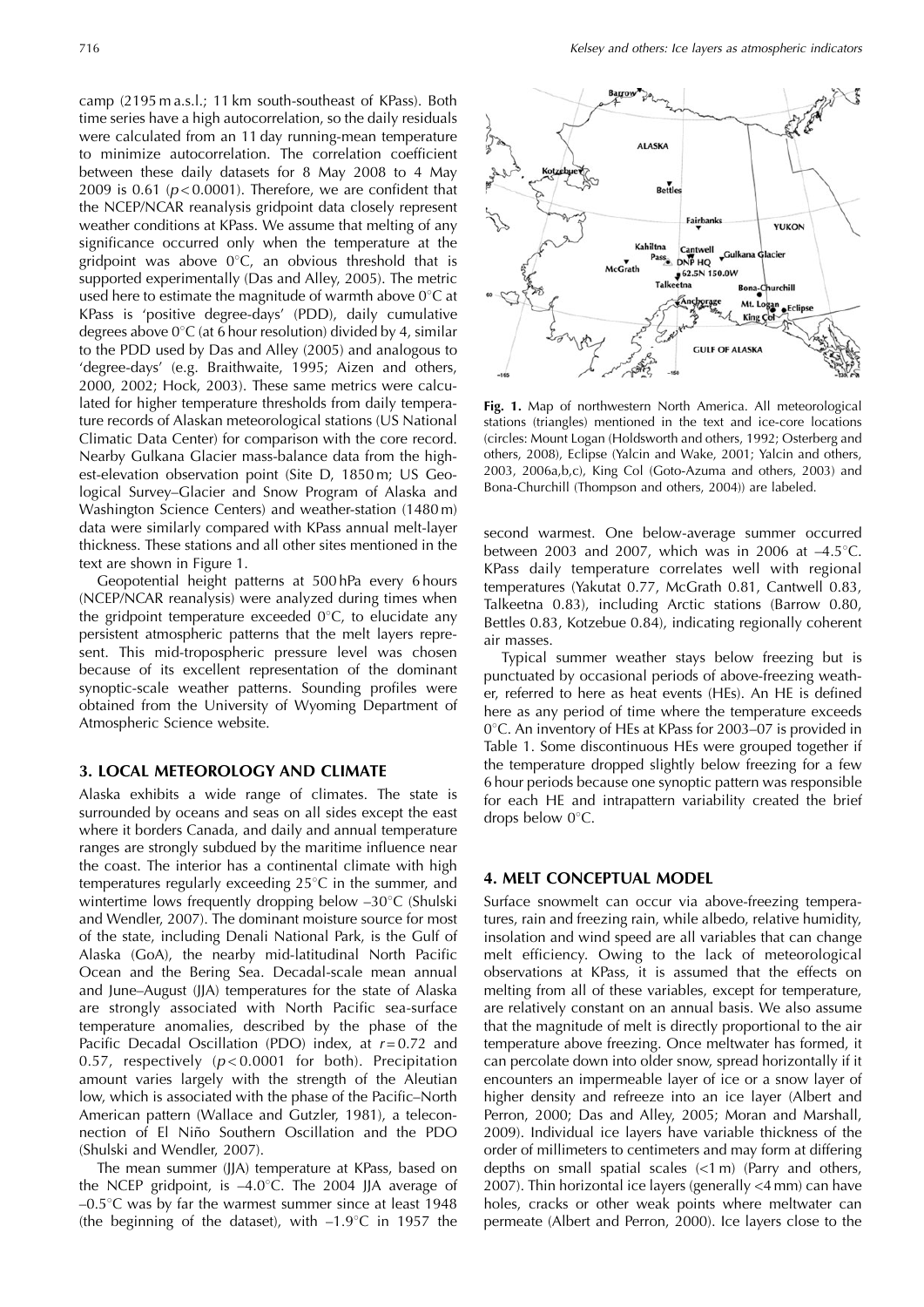|               | ാററ             | ำ∩∩г                               |                    |                 |  |
|---------------|-----------------|------------------------------------|--------------------|-----------------|--|
| 2007          |                 | ZUUJ                               | 2004               | 2003            |  |
| ___<br>$\sim$ | ___<br>$-$<br>. | ___<br>$\sim$ $\sim$ $\sim$<br>$-$ | ___<br>$\sim$<br>. | ___<br>.<br>$-$ |  |

Table 1. Inventory HE parameters (PDD, duration in days, and date of commencement). Boldface indicates an HE associated with a cut-off low

|              |             | 2007             |                       |             | 2006    |                       |             | 2005    |                       |             | 2004    |                       |             | 2003    |                        |
|--------------|-------------|------------------|-----------------------|-------------|---------|-----------------------|-------------|---------|-----------------------|-------------|---------|-----------------------|-------------|---------|------------------------|
|              | PDD.        | of days          | Number Start of<br>HE | PDD.        | of days | Number Start of<br>HE | PDD.        | of days | Number Start of<br>HE | PDD.        | of days | Number Start of<br>HE | PDD.        | of days | Number Start of<br>HE. |
|              | $^{\circ}C$ |                  |                       | $^{\circ}C$ |         |                       | $^{\circ}C$ |         |                       | $^{\circ}C$ |         |                       | $^{\circ}C$ |         |                        |
|              | 0.7         | 1.0              | 1 Dec                 | 0.4         | < 1.0   | 9 Oct                 | 0.5         | < 1.0   | 11 Sept               | < 0.3       | < 1.0   | 24 Aug                | < 0.3       | < 1.0   | 1 Nov                  |
|              | 0.7         | 1.0              | 11 Sept               | 1.3         | 1.0     | 14 Sept               | 51.4        | 13.5    | 7 Aug                 | 52.5        | 18.0    | 3 Aug                 | 3.1         | 2.0     | 1 Oct                  |
|              | < 0.3       | < 1.0            | $19$ Aug              | 3.0         | 1.5     | 28 Jul                | < 0.3       | < 1.0   | $10$ Jul              | 6.0         | 5.0     | 10 Jul                | 0.4         | < 1.0   | 28 Sept                |
|              | < 0.3       | 1.0              | 17 Aug                | 0.6         | 1.5     | $3$ Jul               | 1.8         | 2.0     | $17$ Jun              | 2.9         | 1.5     | 6 Jul                 | 18.1        | 6.5     | 6 Aug                  |
|              | 9.4         | 3.0              | 12 Aug                | < 0.3       | < 1.0   | $2$ Jul               | 0.5         | < 1.0   | 28 Apr                | 50.6        | 15.3    | 18 Jun                | 5.3         | 4.5     | 19 Jul                 |
|              | 2.1         | 1.3              | 5 Aug                 | 0.7         | 1.0     | $29$ Jun              |             |         |                       | 0.5         | < 1.0   | 7 Jun                 | 5.9         | 3.0     | $13$ Jul               |
|              | 0.5         | $2.5\phantom{0}$ | 26 Jul                | 0.5         | 1.0     | $15$ Jun              |             |         |                       |             |         |                       | 5.9         | 3.3     | 8 Jul                  |
|              | 1.1         | 1.5              | $21$ Jul              | 2.8         | 2.5     | 26 May                |             |         |                       |             |         |                       | 2.7         | 2.0     | 30 Jun                 |
|              | 0.4         | < 1.0            | 3 Jul                 |             |         |                       |             |         |                       |             |         |                       | < 0.3       | < 1.0   | $10 \; \text{Jun}$     |
|              | 0.3         | < 1.0            | $20$ Jun              |             |         |                       |             |         |                       |             |         |                       |             |         |                        |
| <b>Total</b> | 15.2        | 13.0             |                       | 9.3         | 9.5     |                       | 54.2        | 15.5    |                       | 112.5       | 41.0    |                       | 41.4        | 22.5    |                        |

surface can become temporarily permeable during suitable warm daytime conditions (Langham, 1974; Moran and Marshall, 2009). Ice cores sample only a small fraction of an ice layer; therefore, any given ice-layer sample may not be representative of the magnitude of the entire ice layer relative to other ice layers. This ice-layer variability and ice-core sampling technique complicates extracting a temperature-melt-layer thickness relationship, particularly on subannual timescales (Parry and others, 2007). Nevertheless, melt percent time series have provided high-fidelity depictions of above-freezing temperature variability and mean summer and annual temperatures in several locations (Herron and others, 1981; Koerner and Fisher, 1990; Alley and Anandakrishnan, 1995; Kameda and others, 1995; Das and Alley, 2008; Kinnard and others, 2008).

#### **5. CORE DATING**

A depth–age relationship was established via an iterative approach of counting seasonal variations in  $\delta D$  and the

location of clusters of melt layers to identify annual layers. Thereafter, the  $\delta D$  time series was compared with temperature time series in the region to refine the sub-annual timescale. Anomalous δD events were dated with similar anomalous temperature events, resulting in timescale refinements of <3 months. The  $\delta$ D time series begins with snow that fell on 12 May 2008 (Fig. 2). The relatively low  $\delta D$ values at the top of the snowpack correspond to snowfall events during the 2007/08 cold season, and the first broad peak in  $\delta$ D is assigned to the 2007 warm season. A grouping of ice layers embedded in the  $\delta D$  peak and subsequent trough formed from melting surface snow during the 2007 warm season that percolated into the previous cold season's snow. Another four similar cycles in δD and ice-layer groups follow, bringing the interpreted timeline back to the 2002/03 winter. Most ice layers remained in the firn of the previous 6 months  $(\sim 1.22 \text{ m} \text{w.e.})$ . No adjustments were made to annual water equivalent (w.e.) depth for the few melt layers that percolated into the previous calendar year because the estimated error in the depth-age scale is larger than the



Fig. 2. Kahiltna Pass firn-core density (top), high-resolution  $\delta D$  (bottom, thin), smoothed  $\delta D$  (bottom, thick), peak summer markers (diamonds), peak winter markers (squares) and significant  $\delta D$  events (open circles) with a timescale as the x-axis. The arrows indicate the thickest ice layer (0.13 m) in the record and its associated spike in  $\delta D$ . The smoothed  $\delta D$  was done using a robust spline smoother (Meeker and others, 1995). The relative thickness of the density layers and their relative spacing do not correspond to their relative physical thickness and spacing because of linear interpolation between reference horizons with time as the independent variable.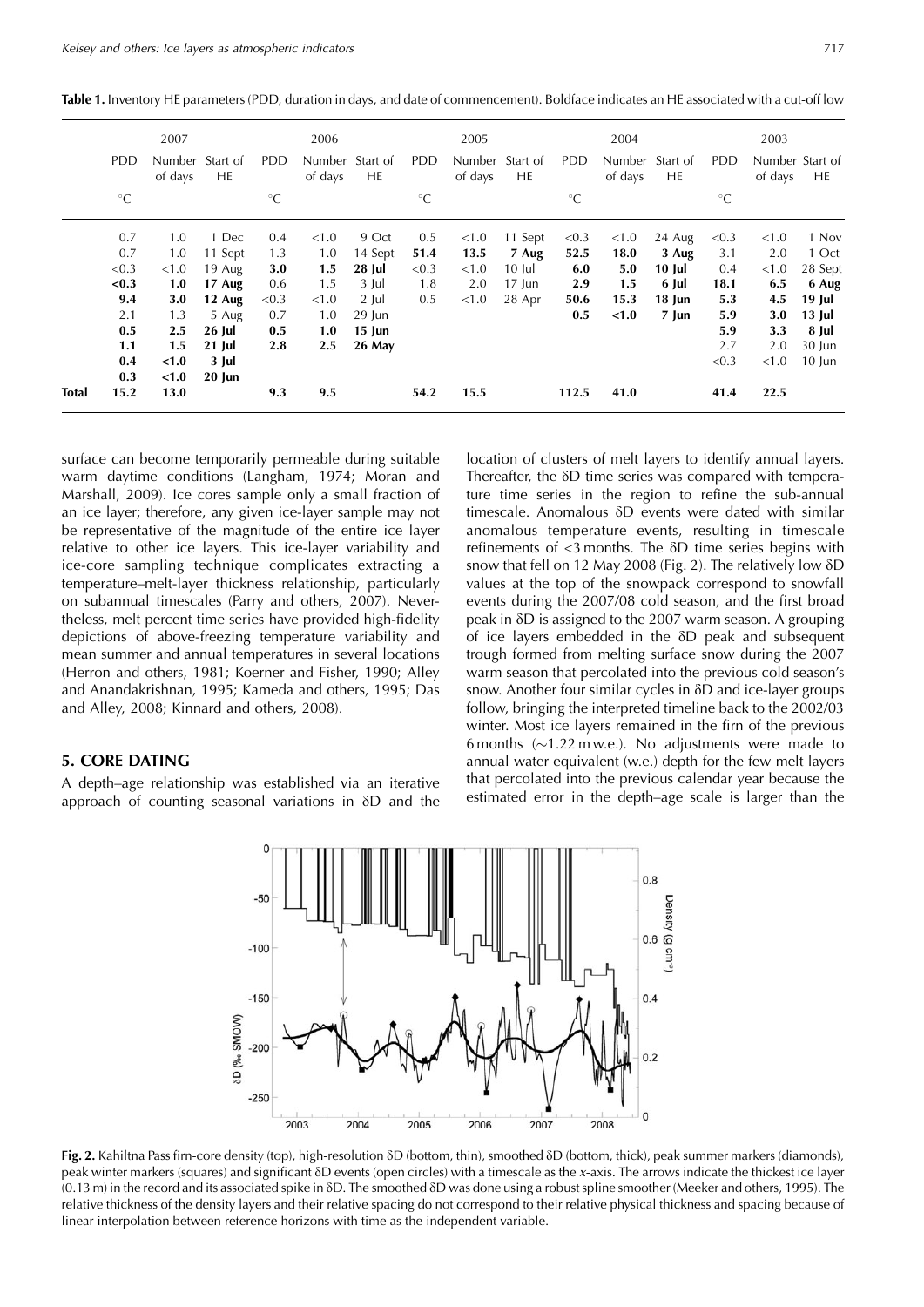Kelsey and others: Ice layers as atmospheric indicators

Table 2. Annual snow and ice-layer statistics for the Kahiltna Pass shallow core record. Italics denote incomplete data for the given 1 year time period

| Year | Annual w.e. | Ice layer w.e. | Ice layer     |  |  |
|------|-------------|----------------|---------------|--|--|
|      | m           | m              | $\frac{0}{0}$ |  |  |
| 2007 | 1.96        | 0.12           | 6.5           |  |  |
| 2006 | 2.49        | 0.03           | 1.3           |  |  |
| 2005 | 3.10        | 0.30           | 9.7           |  |  |
| 2004 | 2.19        | 0.59           | 27.0          |  |  |
| 2003 | 2.42        | 0.07           | 2.9           |  |  |

amount of percolation. These interpretations are consistent with percolation in hotbox experiments at Siple Dome, where a PDD value of 5.2°C was sufficient to cause meltwater to percolate through  $\sim$ 0.13 m w.e. of firn (Das and Alley, 2005). Stratigraphically, only one ice layer appears distinctly separate from the identifiable annual groupings. This 13.3 cm ice layer appears during the autumn of 2003, between the 2003 and 2004 ice-layer groupings, and is discussed in section 6.

The average accumulation rate over the 5 year span of the record is  $2.43$  m w.e.  $a^{-1}$  and ranges from about 1.96 to  $3.10 \text{ m a}^{-1}$  (Table 2). Accumulation at Mount Wrangell, Alaska (4100 m a.s.l.), for June 2005-June 2006 was > 2.5 m w.e. (Kanamori and others, 2008), similar to 3.10 m at KPass. Evaporation during snowmelt contributes very little to w.e. loss (Leydecker and Melack, 1999; Moran and Marshall,  $2009$ ). Note that the x-axis in Figure 2 is a timescale. The relative thicknesses of the ice layers and their relative spacing are unrepresentative of their actual physical and w.e. thickness and spacing.

The highest and lowest  $\delta D$  values from each year are assigned the climatologically warmest and coolest days of the year, 20 July and 20 January, respectively, with subjective positioning where extremes of similar magnitude occur multiple times in a season. Four additional anomalous  $\delta D$ events (not associated with melt layers) were dated with the 700 hPa temperature time series (open circles in Fig. 2) assuming a strong stable-isotope-temperature relationship (Dansgaard, 1964). Only month-scale or longer  $\delta D$  and temperature features were analyzed and marked because of shorter scale ambiguity arising from noise, the high sampling resolution (with respect to w.e. depth) and potential intracyclone  $\delta D$  changes at the top of the core. Relative humidity was evaluated during these anomalous temperature events to assure the likelihood of snowfall. With these five additional markers, the total number of constraints on the  $\delta D$ depth-age scale is 16 over nearly 5.5 years. In between these markers, the  $\delta D$  series is linearly extrapolated with time.

Absolute melt-layer thickness is used here to quantify the amount of melt because it varies directly with the magnitude and length of time temperature was above freezing, and a direct causal relationship with temperatures above  $0^{\circ}$ C can be explored, under the assumption that melt-layer thickness approximates the magnitude of the above-freezing event.

The modest amount of melt observed at KPass should have negligible deterioration of the seasonal  $\delta D$  records (e.g. Moran and Marshall, 2009). Other sites of substantially more annual melt have provided records that retain strong seasonal signals (e.g. Pfeffer and Humphrey, 1996; Grumet

and others, 1998). At Penny Ice Cap, Canada, only when annual melt percent exceeded 50% were the seasonal signals lost (Grumet and others, 1998). Meltwater percolation during melting events explains why the ice layers are offset from the  $\delta D$  summer maxima and has been documented in other studies (e.g. Pfeffer and Humphrey, 1996; Grumet and others, 1998; Das and Alley, 2005; Moran and Marshall, 2009). The relatively high melt that occurred during the record warm 2004 summer may explain the comparatively low seasonal δD signal (Moran and Marshall, 2009).

#### **6. RESULTS AND DISCUSSION**

According to our timescale, in late 2003 a large amplitude spike in  $\delta D$  (+32‰) coincided with the thickest melt layer of the record (13.3 cm; marked with an open circle and vertical arrow in Fig. 2). Two pieces of evidence support the proposal that an anomalous melting event created this spike and that it is not a full summer layer. First, the melt layer is solitary, the thickest melt layer in the record, and does not look like any of the other four summers that consist of multiple thin ice layers. The second piece of evidence is that the high  $\delta D$  was measured from the ice layer, decreasing substantially on either side of it. The most probable cause of the large solitary ice layer is an anomalous warm event during the early 2004 warm season and subsequent percolation down through the snowpack. The first HE of the record warm 2004 summer (18 June-3 July, 50.6 PDD; Table 1) undoubtedly instigated a substantial melting event as it was the longest HE observed between 2003 and 2007. Substantial heat was available for the meltwater to percolate deep into the snowpack to the previous year. The late-spring snow that melted was probably of high-valued  $\delta D$ . This meltwater likely percolated down into the snowpack, refroze and created the δD spike that is embedded in the higher fractionated snow of the previous cold season.

The last HE of the preceding warm season may have resulted in an impermeable layer where this first meltwater of 2004 refroze. This event occurred on 1-2 October 2003 with about 48 hours of above-freezing air temperatures at KPass (NCEP gridpoint). The Anchorage, Fairbanks and McGrath sounding temperatures for these 2 days support above-freezing temperatures (up to  $\sim$ 2°C) at KPass which could have created a water-flow barrier. The short duration and marginally warm temperatures indicate that the HE of 1-2 October 2003 could not have created the entire 13.3 cm ice layer.

The other two large HEs (>50 PDD) likely did not result in deep percolation. Both these events occurred after other HEs of that summer, which likely created impermeable ice layers that blocked deep percolation. Also noteworthy is that other melt layers are not associated with a spike in  $\delta D$ . Possible reasons are that these thinner melt layers constituted a smaller percentage of the 10 cm ice-firn sample and that the ice layers were split between two samples upon the 10 cm sample cutting. Other possible reasons are that the snow that melted was not of anomalously high  $\delta D$ , and exchanges between, and entrainment of, water molecules in the meltwater and surrounding firn occurred during percolation.

The absolute amounts of summer melt and annual accumulation as recorded in the KPass core are listed in Table 2. To explore the extent to which KPass melt layers are a good indicator of well-above average warm-season temperatures across the Alaska region, two correlative tests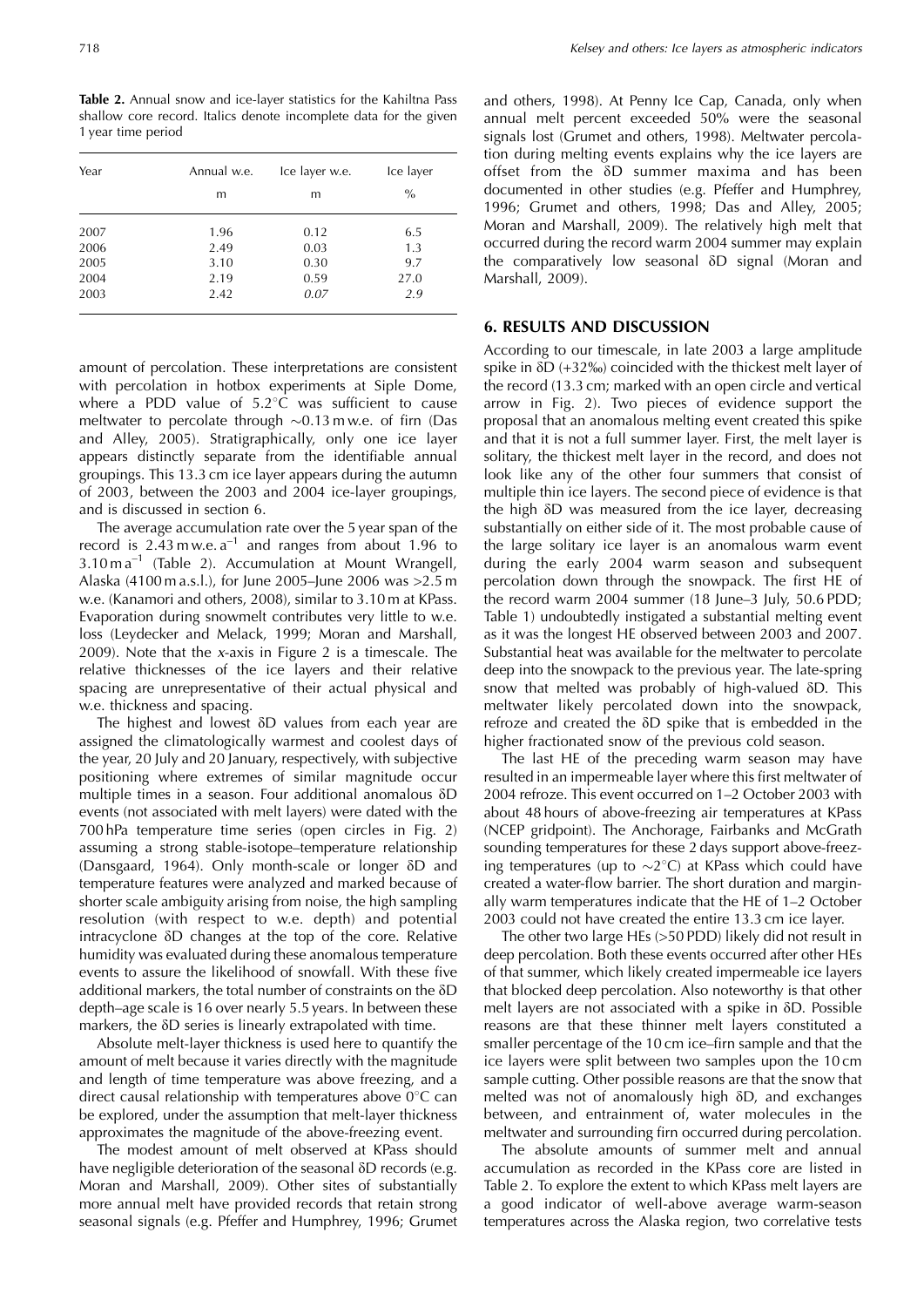

Fig. 3. Plot of annual firn-core ice-layer w.e (thick solid line) or PDD above each station's respective threshold daily maximum temperature and Gulkana Glacier summer mass balance (dotted line, inverted right y-axis). Correlation coefficients between the ice layer w.e. thickness and the heat proxies are listed in the legend.

were performed. First, correlations were calculated between 2003 and 2007 summer (JJA) daily maximum temperatures at KPass (NCEP gridpoint) and various Alaska meteorological stations (Cantwell, Fairbanks, McGrath, McKinley Park and Talkeetna; Fig. 1). To minimize autocorrelation, the 11 day running-mean residuals technique, as described in section 2, was used. Correlations were highest with a 1 day lag for all but the closest station, McKinley Park, mainly due to the geographical distance between sites, and ranged between 0.37 and 0.49 ( $p < 0.0001$ ). Secondly, cumulative annual melt-layer thickness (w.e.) was compared with cumulative PDD from several nearby weather stations, three Alaskan Arctic stations and the KPass gridpoint. These data and correlation coefficients are shown in Figure 3. Judging by the deeper offset of melt layers from their respective summers for 2004-07, it is likely that the firncore record does not contain all ice layers from the 2003 summer. For this reason, the correlation coefficients listed are for 2004–07 ( $n=4$ ). For all temperature measures of above-average warmth used, the correlation coefficients for sub-Arctic stations are very high (0.94–1.00) and quite high for the Arctic stations (0.75–0.98). Additionally, Gulkana Glacier summer balance data correlate well with KPass annual melt-layer thickness at  $r = -0.82$  (Fig. 3). Although we have only 4 years of complete melt-layer data, the correlation coefficients indicate that the melt layers at KPass provide a potential proxy for mean and extreme summertime temperatures that affect the Alaska region.

Analysis of the HE inventory (Table 1) and ice-layer inventory (Table 3) shows that some years have more melt layers than HEs and vice versa, that there is no clear sense of which HEs were responsible for individual melt layers, and no indication of how much melt occurred from each HE (division of annual ice-layer depth by PDD yields widely ranging values year to year). Pfeffer and Humphrey (1996) show variations in snowpack structure, snow crystal structure and snowpack temperature cause high spatial variability in meltwater percolation and ice-layer formation,

which likely are factors at KPass. Additional complexities arise from the magnitude, frequency and duration of HEs, as well as variable weather conditions.

The five largest ice layers (13.3, 10.5, 9.1, 8.6, 7.7 cm) occurred during 2004 and 2005, the two warmest summers during 2003–07 (Table 3). The year of highest ice-layer thickness matches the warmest meteorological summer (JJA) on record (2004) for the state of Alaska and for the Denali National Park Headquarters (aka McKinley Park Headquarters) (Fig. 4). The 112.5 PDD in 2004 are more than double the next highest amount (54 in 2005) in the entire NCEP/NCAR reanalysis record (1948–present). The cumulative ice-layer thicknesses measured in 2006 and 2007 are <43% of that measured in either of the two warmest summers of 2004 and 2005. Similarly, annual PDD in 2006 and 2007 were <29% of those that occurred in either 2004 or 2005.

To determine the weather patterns responsible for the HEs, the 500 hPa geopotential height patterns and their

Table 3. Inventory of the thickness (cm) of all ice layers identified visually, in sequential order

|       | 2007                                                 | 2006                                          | 2005                                                                             | 2004                                                                               | 2003                            |
|-------|------------------------------------------------------|-----------------------------------------------|----------------------------------------------------------------------------------|------------------------------------------------------------------------------------|---------------------------------|
|       | 0.5<br>0.2<br>0.5<br>3.2<br>0.1<br>7.7<br>0.5<br>0.1 | 0.3<br>0.1<br>0.1<br>0.9<br>0.3<br>0.9<br>0.6 | 0.3<br>0.2<br>4.5<br>3.6<br>0.3<br>0.3<br>0.5<br>4.1<br>0.2<br>4.3<br>9.1<br>2.7 | 1.7<br>7.7<br>0.5<br>0.2<br>4.5<br>10.5<br>0.5<br>5.9<br>2.5<br>3.2<br>8.6<br>13.3 | 0.5<br>1.8<br>1.6<br>1.8<br>1.4 |
| Total | 12.7                                                 | 3.2                                           | 30.0                                                                             | 59.1                                                                               | 7.1                             |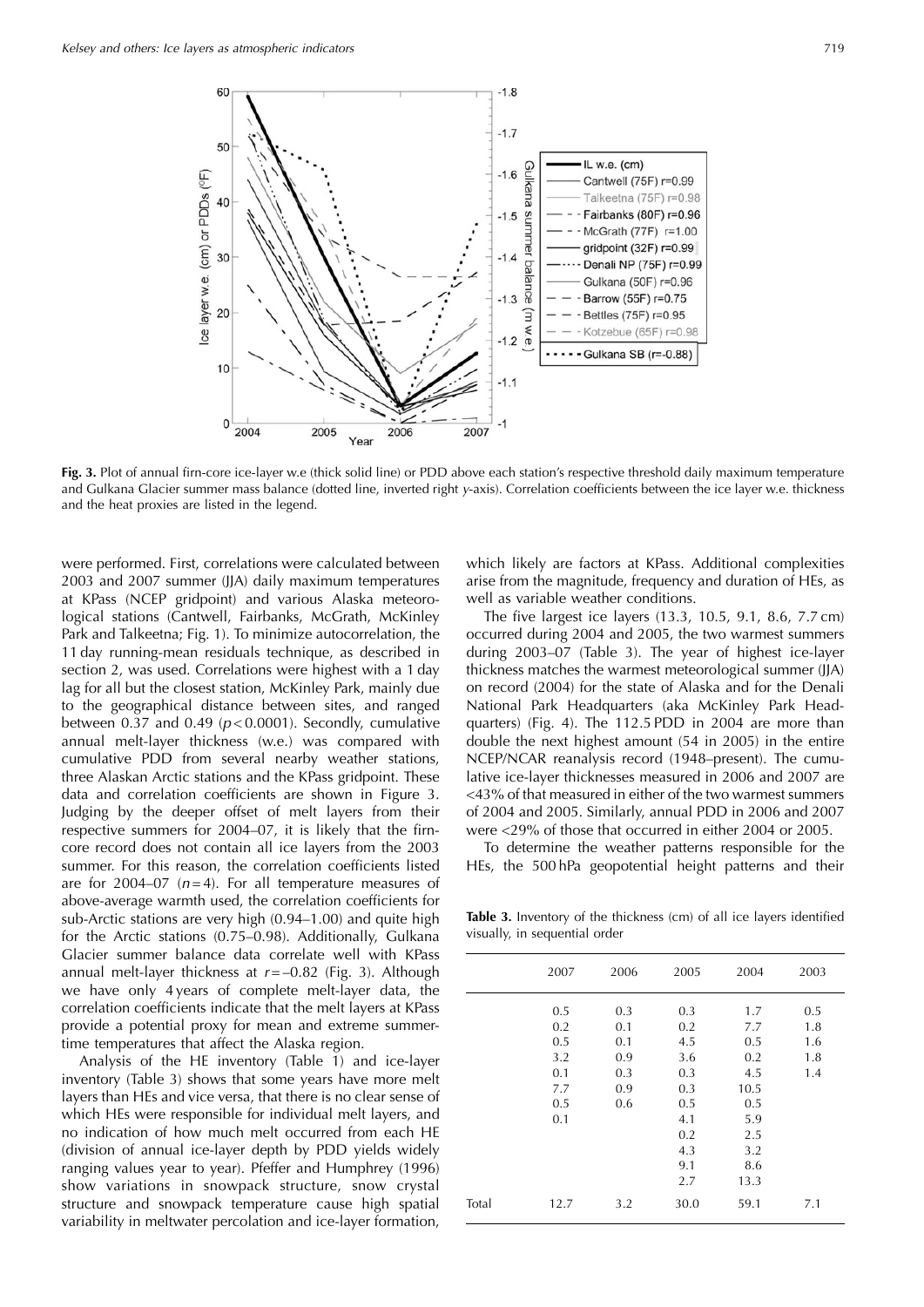

Fig. 4. Time series of average summer (JJA) temperature at Denali National Park Headquarters (aka McKinley Park; solid line) for 1930–2008 and the closest NCEP/NCAR reanalysis gridpoint (62.5° N, 150.0° W, 700 hPa; dotted line) to Denali for 1948-2008. The 2004 summer is the warmest summer on record by 1.7°C for Denali National Park Headquarters. Denali National Park Headquarters data courtesy of P. Sousanes, Denali National Park and Preserve.

evolution were evaluated for each  $\geq$ 1 day HE. The patterns of the longest and warmest HEs from 2003-07 (those responsible for more melting) were characterized first. Three HEs lasted at least 2 weeks and experienced over 50 PDD: 18 June-3 July 2004, 3-23 August 2004 and 7-20 August 2005. These three events occurred during the 2 years of the highest total ice-layer thickness, with two in the top year. An analysis of the 500 hPa geopotential height patterns reveals a Rex-block pattern situated over the Alaska region for all three HEs. A Rex block (aka 'high-over-low' block; Bluestein, 1993) at 500 hPa is observed as high heights located poleward of low heights, and both centers of the dipole are closed off from the open flow that splits around the Rex block. Rex blocks are climatologically favored in this region of the Northern Hemisphere (Bluestein, 1993). A transient 'high' (or ridge) and 'low' (or trough) are 'open' to air passing through them, as opposed to air being quasi-trapped within a closed high or low. No other long-lived Rex blocks formed during 2003-07 and only on five other occasions (four during 2005) did an atmospheric configuration similar to a Rex block form temporarily for up to 5 days.

Figure 5 shows a snapshot of each of the three Rex-block events. (Averaging the heights during an entire event is not representative of the prevailing blocking pattern due to the meandering of the block and surrounding features. 6 hourly animations of all three Rex-blocking events can be viewed at http://gust.sr.unh.edu/~ekelsey/denali/.) The highs of each Rex block were located over roughly the same location (Alaska) and the lows show somewhat more variability in their position over the GoA. The dipole centers generally wandered about the locations depicted in Figure 5 during each HE. Each Rex block is associated with a downstream trough over Hudson Bay, Canada, and an upstream trough over eastern Siberia.

The formation of the Rex block constitutes the first 24-48 hours of each HE and all three formed through different processes. In the case of 18 June 2004, the cut-off high became established first as flow amplified over the eastern Pacific. A trough deepened, stretched southward to 30° N along 160° W and advected warm subtropical air northward into an amplifying ridge centered along the Alaska/Yukon border. The ridge cut off on 19 June and a

piece of the upstream trough broke off and moved to the south of the ridge to form the Rex block on 21 June. The HE of 3 August 2004 began with a cut-off low that moved south along the Alaska/Yukon border into the GoA and merged with a second cut-off low moving east from the Bering Sea. A ridge built northward into Alaska between the lows and was pinched off by the merging lows. In the case of 7 August 2005, the Rex block formed as a consequence of a breaking wave where a ridge and downstream trough axes rotated clockwise until they were in a Rex-block orientation and then closed off from the main flow. The initial development of this wave appears to have been instigated upstream by an amplifying trough over the western Pacific.

For the shorter HEs, the height patterns are more diverse. No significant blocking patterns are seen (save for a weak 4 day omega block during the HE of 6 August 2003), which is not surprising since they typically last on the order of weeks. A feature prevalent in many of the HEs is the presence of a cut-off low in the GoA. In 19 of all 39 HEs (49%), the low was transient and moved through the GoA from west to east. Cut-off lows this high in latitude rarely occur outside the summer months because of weaker atmospheric dynamics, and the jet stream and polar front are at their furthest north locations climatologically during the summer. Cut-off lows are frequently associated with HEs because they are embedded in a larger-scale ridge that provides warm air over the Alaska region. All 19 HEs associated with a GoA cut-off low occurred during summer (JJA) out of a total of 28 summer (JJA) HEs (68%). Of HEs that lasted at least 24 hours, 64% were associated with a GoA cut-off low. All HEs of at least modest duration (2.5 days) and/or PDD  $(>3.1)$  experienced a GoA cut-off low. These cut-off low patterns are meteorologically similar to Rex blocks, with the exception of duration and the fact that the ridge remains open to the westerly flow.

For all HEs, the source of the warm air masses was in general from the south. Most air masses originated from the subtropical east or central Pacific, while some advected northwestward off the US and Canadian Rockies, an elevated heat source. The maintenance of long-duration HEs occurs through the persistence of the weather pattern through weak reinforcements of warm air and low potential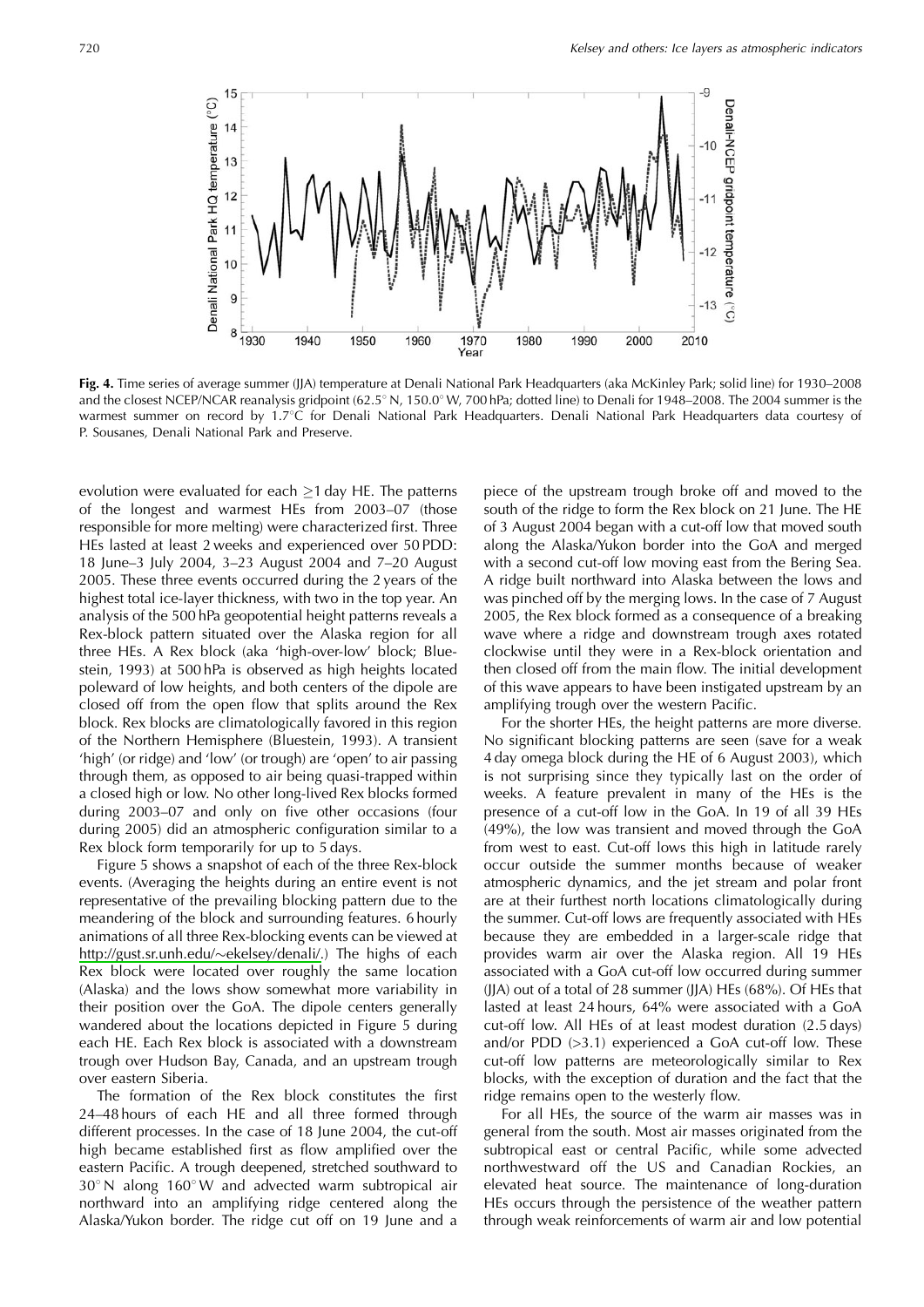vorticity associated with weak baroclinicity that is available. The shorter-duration HEs are associated typically with transient and often amplifying ridges that are replaced quickly by an eastward-moving upstream trough.

#### 7. CONCLUSION

Analysis of the 4year snow-pit and firn-core record from Kahiltna Pass supports the hypothesis that ice layers at this location provide a high-fidelity record of mean summertime temperatures for interior Alaska. KPass melt layers are associated with coherent, regional unusually warm summertime air masses and can be used as a proxy for the frequency of extreme warmth and the atmospheric circulation patterns that produce them. Large melting episodes (that last about 2 weeks or longer and create thick ice layers) occur when a Rex block becomes established over the Alaska region and troughs occur upstream over eastern Siberia and downstream over Hudson Bay. The 59.1 cm (27%) of melt in 2004 during the warmest Alaskan summer on record appears to be an anomalous event at an otherwise low-melt site (3-30 cm,  $1-10\%$ ). Two Rex-block events in 2004 and one in 2005, each of which provided over 50 cumulative PDD, were responsible for the majority of the melting for those years. If Rex-block episodes are the only, or dominant, mechanism for  $>$  $\sim$ 25 cm annual melting at KPass, then annual melt-layer thickness can be used to reconstruct the frequency of Alaska region Rex blocks and Hudson Bay and Siberian troughing. Analysis of a longer ice-core record that contains the period for which instrumental data exist for this region should be able to manifest other atmospheric modes for significant melting, if they exist. Smaller melting episodes occur via transient trough-ridge patterns that typically are associated with a cut-off low in the GoA, which will allow for the reconstruction of summertime cut-off low variability with a deep core.

A deep ice core from KPass will allow for the extension of this calibration period over the 20th century. A 20th-century time series of annual melt-layer thickness will provide warm-season temperature and atmospheric circulation data to articulate the Arctic and Alaskan warmth of the 1920s and the warm and cold periods associated with the phases of the PDO. The longer calibration period should provide statistically significant relationships between melt-layer thickness, regional temperature, Rex blocks, and cut-off lows that occur during unusual summertime warmth. With the calibrated ice core, the summertime climate of Alaska during the Little Ice Age and Medieval Warm Period climatic anomalies will be reconstructed and compared with other paleo-evidence. This study shows that significant contributions to the understanding of the climate of the North Pacific region can be made through the extraction and analysis of a deep core from Kahiltna Pass.

#### **ACKNOWLEDGEMENTS**

We thank the US National Science Foundation-Office of Polar Programs for financial support (Arctic Sciences grants 0713974 and 0714004), the Denali National Park Service staff for congenial collaborative efforts, and Polar Field Services for logistical support. We are grateful for the in-field drilling expertise of M. Waszkiewicz and the various in-field skills and strength of S. Campbell.



Fig. 5. Snapshots of the 500 hPa geopotential height (m) during each of the three HEs caused by Rex-block events: (a) 12.00 UTC 29 June 2004; (b) 18.00 UTC 16 August 2004; and (c) 00.00 UTC 11 August 2005.